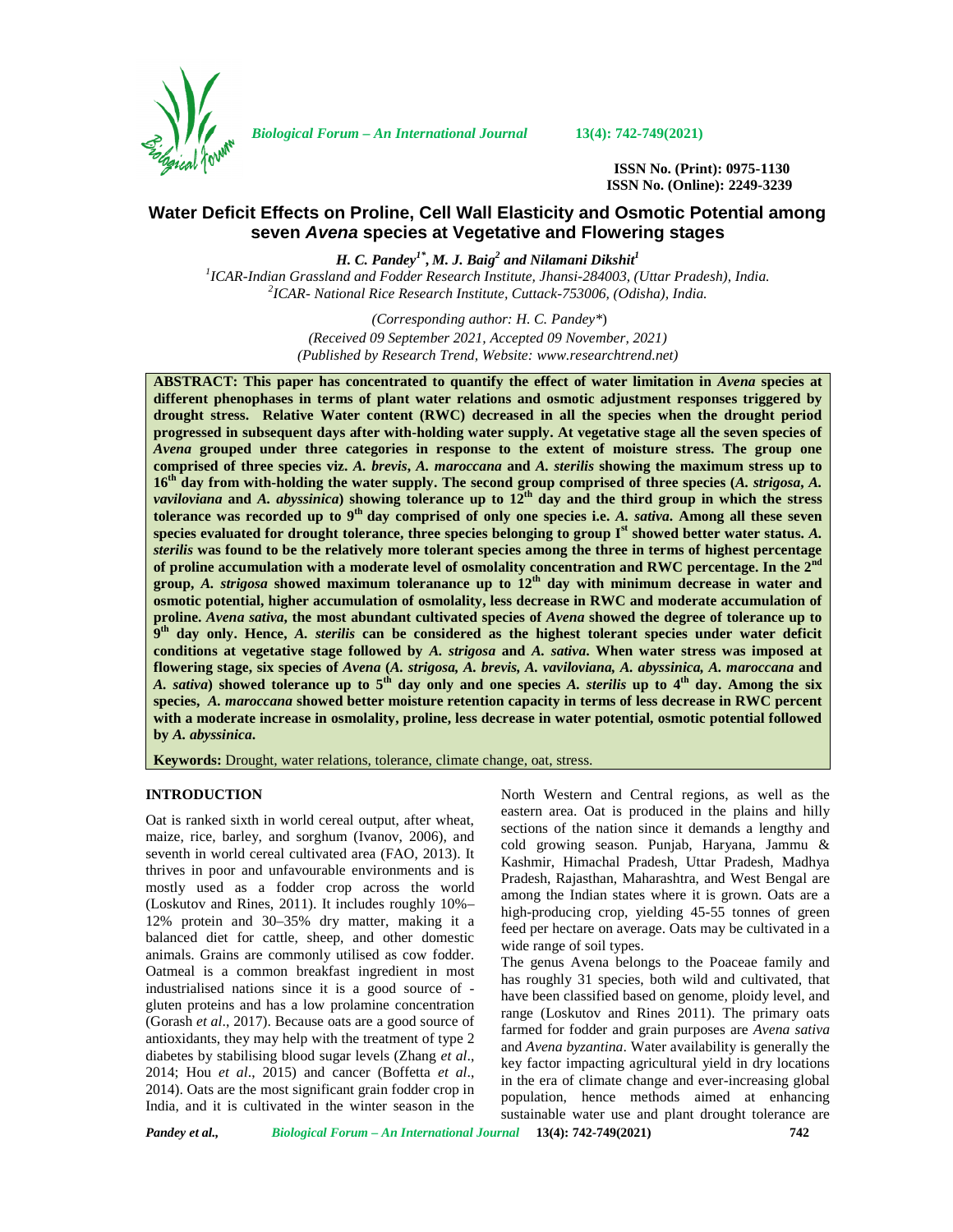urgently needed (Erice *et al*., 2010). Drought stress is one of the leading causes of crop loss throughout the world, with average yields dropping by 50% or more (Wang *et al.,* 2003). Water stress is described as the induction of turgor pressure below the maximum potential pressure, which causes a water deficit in plant tissue and, as a result, a major reduction in photosynthesis. Drought tolerance hinges on the capacity to retain photosynthetic machinery performance under water stress. In most dry and semi arid environments, water scarcity is the most significant barrier to fodder production and yield stability (Shao *et al*., 2009).

The relative water content (RWC) of a leaf has long been used to determine its water condition. RWC, which may be used as an integrated metric of plant water status, can be used to assess metabolic activity in leaf tissue. Drought resistance in cereals has been demonstrated to be a quantitative trait, and RWC is a reliable technique for assessing drought tolerance (Teulate *et al*., 2003). Cereals' physiological and morphological responses to water stress were investigated (Blum, 2005). Water scarcity inhibits plant growth and agricultural yield more than any other environmental element in arid and semi-arid countries. Plants have developed a variety of defensive systems that enable them to live and flourish in harsh settings, as well as adapt to water deficiency stress through a variety of physiological and molecular pathways (Anjum *et al*., 2011). Crop When levels of resistance to various biotic and abiotic stresses in cultivated germplasm are low or the range of genetic variability is narrow, selection pressure results in virulent biotypes of pests and diseases, finding and incorporating additional genes for resistance from wild species becomes critical to maintaining crop productivity (Upadhyay *et al*., 2014). The problem of environmental pressures may be solved through genetic modification of plants by breeding and identification of germplasm for their growth and yield under adverse circumstances. Understanding tolerance mechanisms at the morphological, physiological, and biochemical levels leads to the identification of genotypes/species that can adapt to water deficit and maintain growth, development, and productivity during stressful periods, particularly in arid and semi-arid environments.

In the present experiment, seven *Avena* species comprising *Avena sativa* and *Avena sterilis* (*weedy A. fatua*) belonging to primary gene pool; *A. maraccona* from secondary genepool and *A. abyssinica, A. vaviloviana*, *A. strigosa* and *A. brevis* from tertiary gene pool having different degrees of resistance to different diseases were selected. *Avena sterilis* (*weedy A. fatua*) is the progenitor of cultivated oats and serves as a multiple resistance source to several oat diseases viz. crown rust, stem rust, powdery mildew, *Fusarium*, head blight, leaf blotch, smut, cereal cyst nematode resistance and barley yellow dwarf virus (BYDV). It is commonly used in several oat breeding programmes across the world (Frey 1985). *A. maroccana* for crown rust disease, *A. vaviloviana* for powdery mildew, crown rust, BYDV, smut; *A. abyssinica* for powdery mildew, crown rust, stem rust and smut and *A. strigosa* for crown rust, stem rust and smut. The present work aims at studying the plant water relations and associated osmolyte accumulation in seven *Avena* species grown under water limited environment to identify drought tolerant species for utilization as donor in oat breeding programme.

#### **MATERIALS AND METHODS**

*Avena strigosa*, *Avena brevis, Avena vaviloviana, Avena abyssinica, Avena sativa, Avena maroccana*, and *Avena sterilis* seeds were sowed in porcelain pots (size 30×20cm) filled with 20 kg garden soil and a 2:1 ratio of farmyard manure. Three seedlings were kept in each container after uniform germination. Water stress was generated by withholding watering during the vegetative and blooming stages until the plant reached the permanent wilting point (PWP). A second batch of each species was kept irrigated to 100 percent of the field capacity.

**Relative water content (RWC):** The relative water content (RWC) was calculated using Barrs and Weatherley's approach (1962).

**Leaf water potential (WP):** The leaf water potential was calculated with a thermocouple psychrometer and Wescor C-52 chambers linked to an HR33T Dew point microvolt metre. The recorded result was then divided by the proportionality constant (-0.75 moles/bar) to obtain the water potential in bar, which was then translated to Mega Pascal (MPa).

**Osmolality and Osmotic Potential:** The osmolality of the cell sap was determined using a vapour pressure osmometer (5500, Wescor, Inc USA). The osmolality (mmoles/kg) was calculated using the results. These values were further converted into pressure units (MPa) using the following equation.

OP (MPa) =  $-R \times T \times$  moles /kg (osmolality) The obtained OP was further corrected for the dilution of symplastic sap by apoplastic water by using equation (OP+0.1 OP). The osmotic potential obtained at full turgor denoted as OP100 was calculated according to Wilson et al. (1980) using the following equation.

 $OP100 = (corrected OP \times RWC)/100$ 

**Estimation of Proline:** Proline content was estimated spectro-photometrically in the leaves of both control and stressed plants at both vegetative and flowering stage according to method of Bates *et al.,* (1973). It was expressed as  $\mu$  moles  $g^{-1}$  FW.

## **RESULTS AND DISCUSSION**

In the present study, seven species of oat were evaluated to study the effect of water deficit on RWC, osmotic potential, leaf water potential and proline accumulation. Relative water content and water potential are indices of plant water status, which are useful in monitoring the development of stress in plants which are growing under drought conditions. Maintenance of turgor by osmotic adjustment provides a major physiological means for minimizing the detrimental effect of drought stress in some species. Three species *A. brevis, A. maroccana* and *A. sterilis* were comprised in group 1 based on observations recorded when stress was imposed at vegetative stage (Table 1).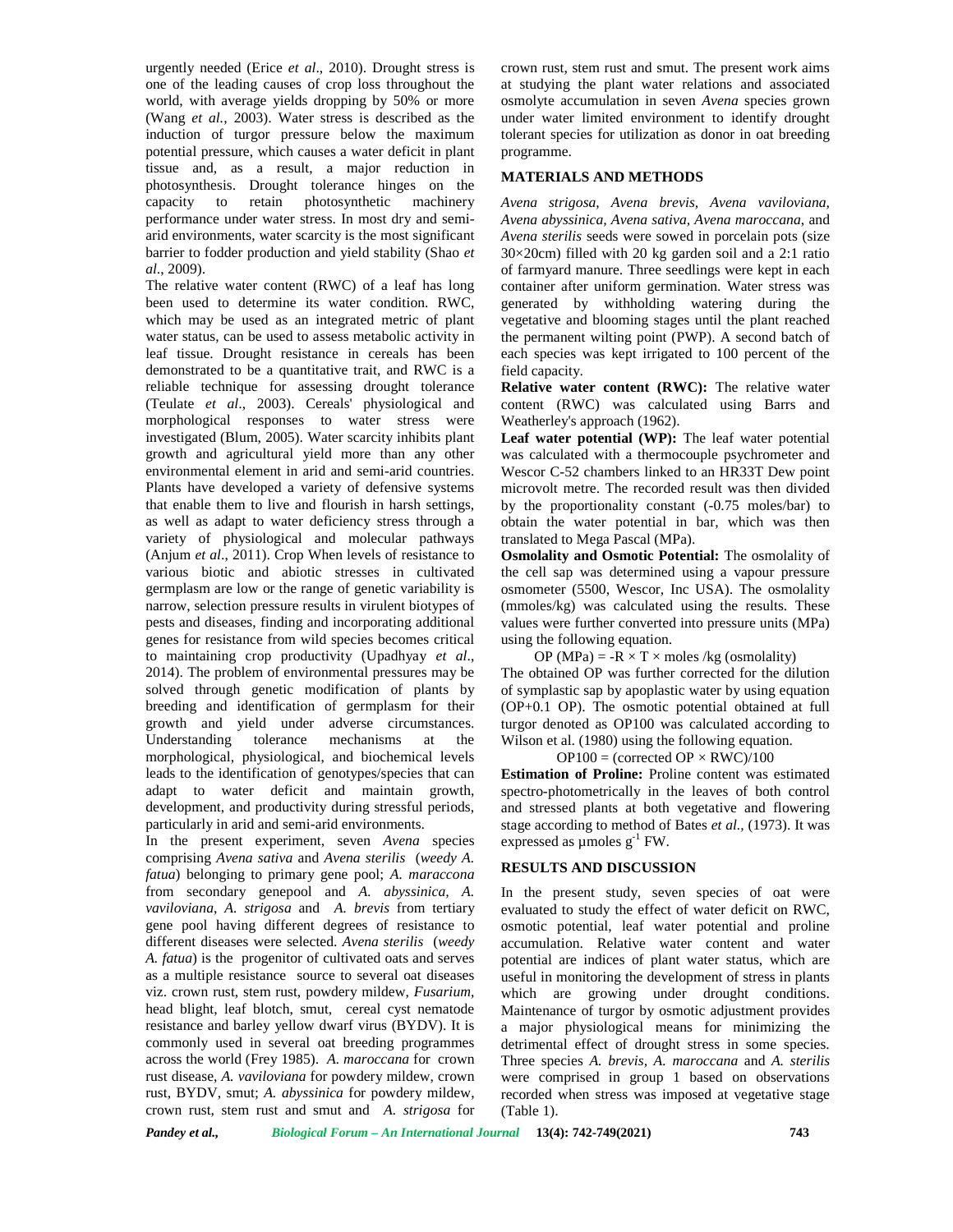# **Table 1: Performance of seven** *Avena* **species responding to different periods of water stress at vegetative stage.**

| <b>Species</b> | <b>Vegetative Stage</b>                  |               |                                 |               |                                                                        |               |                                   |               |                                                    |               |
|----------------|------------------------------------------|---------------|---------------------------------|---------------|------------------------------------------------------------------------|---------------|-----------------------------------|---------------|----------------------------------------------------|---------------|
|                | <b>Relative water</b><br>content $(\% )$ |               | <b>Water Potential</b><br>(MPa) |               | <b>Proline</b><br>$(\mu$ mole g <sup>-1</sup> fw)                      |               | <b>Osmotic Potential</b><br>(MPa) |               | <b>Osmolality</b><br>$(m \mod k\mathfrak{g}^{-1})$ |               |
|                | Control                                  | <b>Stress</b> | Control                         | <b>Stress</b> | <b>Control</b>                                                         | <b>Stress</b> | <b>Control</b>                    | <b>Stress</b> | Control                                            | <b>Stress</b> |
|                |                                          |               |                                 |               | Maximum stress achieved on $16th$ day after withholding water          |               |                                   |               |                                                    |               |
| A. brevis      | 86.02                                    | 50.84         | $-1.20$                         | $-3.80$       | 18.0                                                                   | 526.5         | $-1.34$                           | $-2.41$       | 542.5                                              | 972.5         |
| A. maroccana   | 84.10                                    | 48.80         | $-0.90$                         | $-2.8$        | 15.4                                                                   | 613.0         | $-1.17$                           | $-2.89$       | 471.5                                              | 1167.0        |
| A. sterilis    | 86.96                                    | 47.91         | $-1.13$                         | $-3.90$       | 12.6                                                                   | 648.0         | $-1.37$                           | $-2.51$       | 553.5                                              | 1015.0        |
|                |                                          |               |                                 |               | Maximum stress achieved on $12th$ day after withholding water          |               |                                   |               |                                                    |               |
| A. strigosa    | 84.74                                    | 54.29         | $-1.11$                         | $-2.90$       | 17.4                                                                   | 316.5         | $-1.41$                           | $-3.01$       | 571.0                                              | 1213.0        |
| A.vaviloviana  | 85.21                                    | 42.86         | $-1.23$                         | $-3.10$       | 30.3                                                                   | 875.5         | $-1.35$                           | $-2.82$       | 544.5                                              | 1138.0        |
| A. abyssinica  | 85.32                                    | 42.41         | $-0.93$                         | $-2.47$       | 23.7                                                                   | 818.0         | $-1.33$                           | $-2.31$       | 537.5                                              | 934.0         |
|                |                                          |               |                                 |               | Maximum stress achieved on 9 <sup>th</sup> day after withholding water |               |                                   |               |                                                    |               |
| A. sativa      | 87.21                                    | 43.65         | $-1.27$                         | $-3.67$       | 12.4                                                                   | 596.0         | $-1.41$                           | $-3.22$       | 569.0                                              | 1298.0        |

**Table 2: Performance of seven Avena species responding to different periods of water stress at flowering**

**stage.**

| <b>Species</b>                                                         | <b>Flowering Stage</b>                   |               |                                 |               |                                                           |               |                                   |               |                                         |               |  |
|------------------------------------------------------------------------|------------------------------------------|---------------|---------------------------------|---------------|-----------------------------------------------------------|---------------|-----------------------------------|---------------|-----------------------------------------|---------------|--|
|                                                                        | <b>Relative water</b><br>content $(\% )$ |               | <b>Water Potential</b><br>(MPa) |               | <b>Proline</b><br>$(\mu \text{ mole } g^{-1} \text{ fw})$ |               | <b>Osmotic Potential</b><br>(MPa) |               | <b>Osmolality</b><br>$(m \mod kg^{-1})$ |               |  |
|                                                                        |                                          |               |                                 |               |                                                           |               |                                   |               |                                         |               |  |
|                                                                        | <b>Control</b>                           | <b>Stress</b> | Control                         | <b>Stress</b> | <b>Control</b>                                            | <b>Stress</b> | Control                           | <b>Stress</b> | <b>Control</b>                          | <b>Stress</b> |  |
| Maximum stress achieved on $5th$ day after withholding water           |                                          |               |                                 |               |                                                           |               |                                   |               |                                         |               |  |
| A. strigosa                                                            | 82.99                                    | 33.4          | $-1.25$                         | $-7.47$       | 52.45                                                     | 990.50        | $-1.27$                           | $-3.22$       | 512.8                                   | 1299.5        |  |
| A. brevis                                                              | 78.86                                    | 26.34         | $-1.81$                         | $-5.6$        | 14.02                                                     | 580.00        | $-1.26$                           | $-2.78$       | 510.2                                   | 1121.0        |  |
| A.vaviloviana                                                          | 79.78                                    | 31.84         | $-1.54$                         | $-4.43$       | 17.35                                                     | 516.00        | $-1.17$                           | $-2.71$       | 470.4                                   | 1095.5        |  |
| A. abyssinica                                                          | 78.45                                    | 47.76         | $-1.40$                         | $-6.27$       | 13.57                                                     | 425.50        | $-1.35$                           | $-2.47$       | 546.0                                   | 997.0         |  |
| A. maroccana                                                           | 69.93                                    | 47.40         | $-2.72$                         | $-3.97$       | 16.44                                                     | 129.65        | $-1.83$                           | $-2.46$       | 736.9                                   | 994.0         |  |
| A. sativa                                                              | 83.92                                    | 40.44         | $-1.97$                         | $-4.57$       | 12.31                                                     | 640.50        | $-1.56$                           | $-1.74$       | 628.2                                   | 1183.5        |  |
| Maximum stress achieved on 4 <sup>th</sup> day after withholding water |                                          |               |                                 |               |                                                           |               |                                   |               |                                         |               |  |
| A. sterilis                                                            | 80.72                                    | 49.07         | $-2.092$                        | $-3.967$      | 18.08                                                     | 165.15        | $-2.01$                           | $-3.25$       | 811.9                                   | 1313.0        |  |





*Pandey et al., Biological Forum – An International Journal* **13(4): 742-749(2021) 744 Fig. 1***.* Correlation coefficient of osmotic potential and water potential both at vegetative and flowering stage.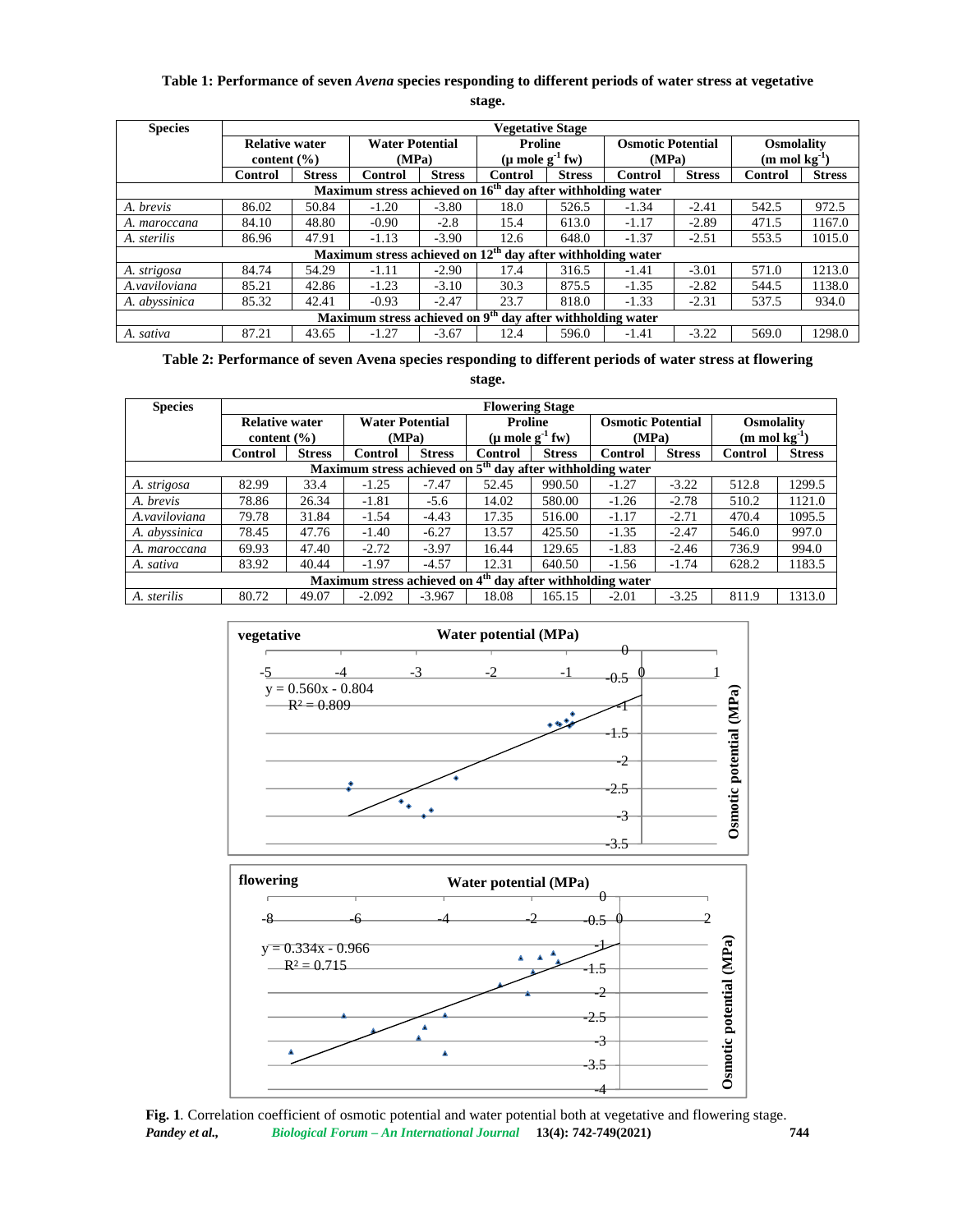Among these *A. brevis* showed 50.84% RWC with a water potential and Osmotic potential value of -3.87 MPa and -2.41 MPa respectively. The osmolality ranged from 542.50 m molekg<sup>-1</sup> (1<sup>st</sup> day) to 972.50 mmole  $\text{kg}^{-1}$  (16<sup>th</sup> day). At flowering stage, the maximum stress occurred on the  $5<sup>th</sup>$  day may be due to the higher transpiration owing to higher biomass accumulation at flowering stages. The RWC decreased from 78.862% on the 1<sup>st</sup> day to 26.348% on the 5<sup>th</sup> day, with a water potential value of -5.6 MPa, osmotic potential -2.777 MPa, osmolality of 1121 mmoles  $kg^{-1}$ . o The proline content increased from 14.020  $\mu$  mole g<sup>-1</sup> fw to 580.00  $\mu$ mole  $g^{-1}$  fw and it is shown in Table 2 and Fig. 3. *A. maroccana* showed a decrease in RWC from 84.10% on the 1st day to 48.80% on the  $16<sup>th</sup>$  day of stress, with the decrease in water potential of -0.90 MPa on the  $1<sup>st</sup>$  day to -2.80 MPa on  $16<sup>th</sup>$  day. The osmotic

potential and osmolality varied from -1.17 MPa to -2.89 MPa and 471.50 mmolekg<sup>-1</sup> to 1167.00 mmole kg<sup>-1</sup> respectively. Proline showed an increase from 15.40 µmole  $g^{-1}$  fw on the 1<sup>st</sup> day to 613 µmole  $g^{-1}$  fw on the 16<sup>th</sup> day. At flowering stage, the RWC decreased from 69.93% to 47.40% on the  $5<sup>th</sup>$  day stress of the plant with a Water potential value of -3.967 MPa, Osmotic potential of -2.462 MPa, osmolality of 994.00 mmoleskg-1 , Proline of 129.650 (Table 2). *A. sterilis* showed 47.91% RWC with a water potential and osmotic potential value of -3.90 MPa and -2.51 MPa respectively on the  $16<sup>th</sup>$  day. The osmolality varies from 553.30 mmolekg<sup>-1</sup> on the 1<sup>st</sup> day to 1015 mmolekg<sup>-1</sup> on the 16th day, with an accumulated proline to 648.00 µmole  $g^{-1}$  fw. At flowering stage RWC goes from 80.717% on the 1st day to 49.065% on the 4th day where maximum stress symptom occur (Table 2).



**Fig. 2.** Comparison of percent increase in Relative water content and Water potential over control in different Avena species under moisture stress at vegetative and flowering stages.

Among group 2, which again comprised of three species (*A. strigosa, A. vaviloviana* and *A. abyssinica*) achieved maximum stress condition at  $12<sup>th</sup>$  day of water withholding at vegetative stage and at  $5<sup>th</sup>$  day of water withholding at flowering stage. At maximum stress, the RWC value of A*. strigosa* was reduced from 84.74 % to 54.29% with water potential of -2.90 MPa, osmotic potential of -2.16 MPa, osmolality of 1213 m mole kg<sup>-1</sup>

and proline content of 316.5 µmole  $g^{-1}$  fw at vegetative stage. Similarly the value was found to be 33.405%, 990.5 µmole  $g^{-1}$  fw, -4.433 MPa, -2.714 MPa and 1095.5 m mole  $kg^{-1}$  respectively for the same parameters at flowering stage (Table 2). In *A. vaviloviana*, RWC reduced from 85.21 to 42.86% with water potential of -3.10 MPa, osmotic potential of -2.81 MPa, osmolality of 1138 m mole  $\text{kg}^{-1}$ , proline of 875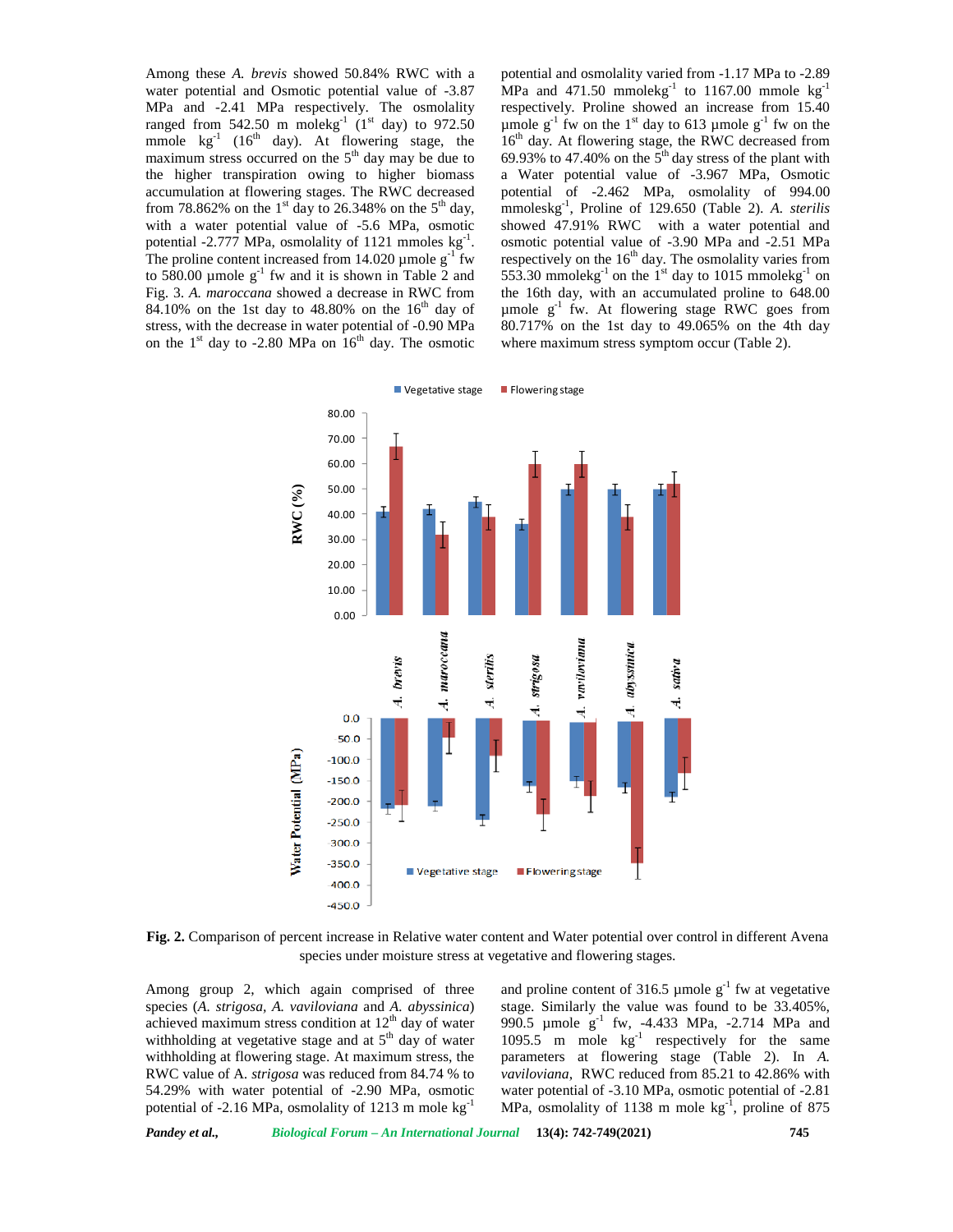µmole  $g^{-1}$  fw, at vegetative stage (Table 1) and at flowering stage the same parameters showed a value of 31.853%, 516 µmole g<sup>-1</sup> fw, -4.433 MPa, -2.714 MPa and 1095.5 m mole  $kg^{-1}$  respectively (Table 2).



**Fig. 3***.* Comparison of percent increase in Proline and Osmotic potential over control in different *Avena* species under moisture stress at vegetative and flowering stages.



**Species**

**Fig. 4.** Comparison of percent increase in osmolality over control in different *Avena* species under moisture stress at vegetative and flowering stages.

Similarly, in *A. abyssinica* the RWC value was reduced from 85.32 to 42.41% at a water potential value of - 2.47 MPa, osmotic potential of -2.31 MPa, osmolality of 934 mmoleskg<sup>-1</sup>, proline of 818 µmole g<sup>-1</sup> fw at s

vegetative stage (Table 1) and at flowering stage the value was found to be 47.76%, -6.267 MPa, -2.470 MPa, 997 mmoleskg-1, 425.5 µmole  $g^{-1}$  fw for the same parameters (Table 2).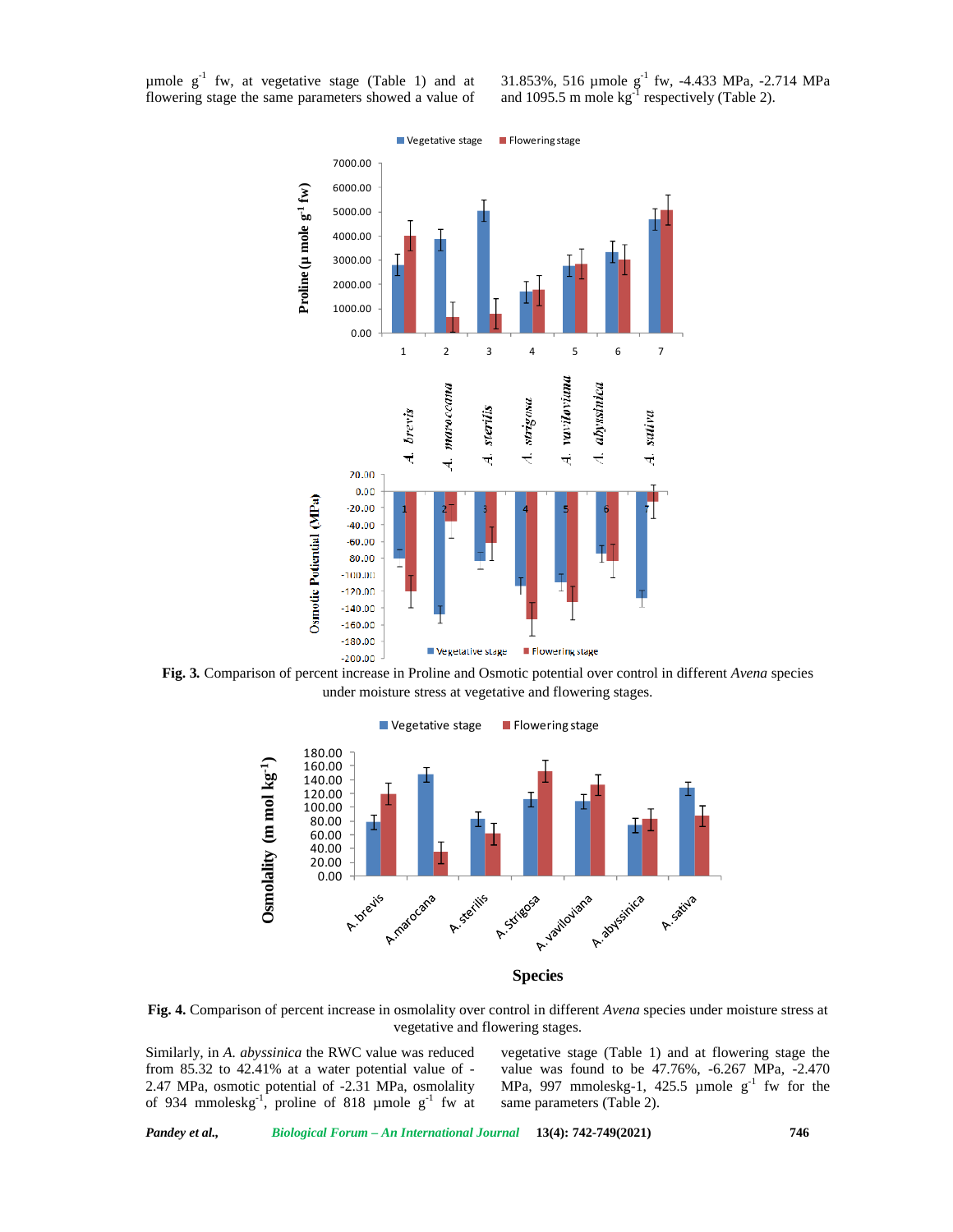*A. sativa* showed maximum drought symptom on 9th day from the day of drought treatment. The RWC value decreased from 87.21% on the 1st day to 43.65% on the 9th day with a water potential value of -3.67 MPa, osmotic potential of -3.22 MPa, osmolality of 1298 mmoleskg<sup>-1</sup>. The proline accumulation increased from potential i an initial value of 12.40 µmole  $g^{-1}$  fw to 596 µmole  $g^{-1}$ fw (Table 1). At flowering stage, the maximum drought symptom occurred on the 5th day with the RWC value of 40.435% on the 5th day, water and osmotic potential value of -4.567 MPa and -2.932 MPa respectively. The proline accumulation was  $31.2 \mu$  mole g<sup>-1</sup> fw as compared to initial value 12.310 µmole  $g^{-1}$  fw (Table decr 2).

At vegetative stage, all the seven species of *Avena* grouped under three category according to the physiological responses produced due to moisture stress. In the group one, *A. sterilis* proved to be the highest tolerant species among the three, in terms of highest percentage of proline accumulation with a moderate level of osmolality concentration and RWC percentage. In the second group *A. strigosa* showed a maximum tolerance on up to  $12<sup>th</sup>$  day with the highest magnitude of drought with minimum decrease in water and osmotic potential, higher accumulation of osmolality, less decrease in RWC and moderate accumulation of proline. *Avena sativa* is the most abundant cultivated species of *Avena* showed the extent of tolerance up to the 9<sup>th</sup> day only. Hence, *A. sterilis* can be considered as the highest tolerant species under drought situation followed by *A. strigosa* and *A. sativa* when there is water scarcity at vegetative stage. At flowering stage, drought condition is only extend up to 5 th day in remaining six species of *Avena* (*A. strigosa, A. brevis, A. vaviloviana, A. abyssinica, A. maroccana* and *A. sativa*). Only one species, *A. sterilis* experienced drought till  $4<sup>th</sup>$  day. The extent of drought period is less as compared to vegetative stage may be due to the increase in air temperature and higher biomass which is ultimately required more amount of water for its metabolic activity. Among this six species, *A. moroccana* showed better moisture retention capacity in terms of a lesser amount of decrease in RWC % with a reasonable increase in osmolality, proline, a lesser amount of decrease in water potential, osmotic potential followed by *A. abyssinica*, so that these species are considered to be in flowering stage for drought tolerance. In the present investigation, proline content was found to be increased due to corresponding to decrease in RWC, water potential, osmotic potential, increase in osmolality among these species as proline is a well known osmoregulator that accumulates under stress conditions particularly drought, salinity and osmotic stress. However, the extent of increase in proline varied among the species. It is concluded that higher accumulation of proline with a low RWC, water potential, osmotic potential and higher osmolality may have better capability to sustain water stress and may be considered as the tolerant species. This was with the agreement of the data reported for other species (Peuke *et al.*, 2002). In the *Avena* species, the link between leaf water potential and osmotic potential revealed

active osmotic correction. This matches the findings of Steinberg *et al*., (1989), as seen in

Fig. 1. According to Yang *et al.,* 2011, osmotic adjustment (OA) is a fundamental feature of plant osmo-tolerance, defined as the decrease of osmotic potential in plant tissue owing to net accumulation of organic or mineral solutes. According to Bimpong *et al*., (2011), measuring relative water content (RWC) and water potential (WP) are markers of plant water status that may be used to track the progression of stress in plants developing under drought.

In general, when water stress increases, water potential decreases (more negative). The current study found that when the amount of the stress increased, the leaf water potential dropped. Moinuddin *et al.* (2004) observed similar results in chickpea. Morgan (1995) found comparable findings using wheat lines with varying osmoregulatory capacities. High proline concentration in cells has been linked to protein denaturation prevention (Kumar *et al.,*1994), enzyme structure and activity prevention (Samuel et al. 2000), and membrane protection from damage by reactive oxygen species (ROS) generated under drought and high light circumstances (Saradhi *et al*., 1995). Proline content in Avena species increased by several times as the amount of the stress increased. Different perspectives on the relevance of proline for evaluating stress reactions have been documented, although they are still conflicting (Hare and Cress 1997). Proline foliar spray improved drought stress resistance, which can be linked to considerable changes in physio-biochemical and anatomical aspects of oat plants caused by proline (Ghafoor *et al*., 2019). It has been demonstrated that drought tolerance is a quantitative feature in cereals, and RWC is an accurate technique for screening drought tolerance (Teulate *et al.,* 2003). Several studies have found that RWC decreases under severe water deficit stress circumstances (Yousfi *et al.,* 2010), and that osmotic adjustment increases drought tolerance in particular crop species (Turner 1986). Higher levels of antioxidant enzyme activity, reactive oxygen and major reductions in photosynthesis-related markers were suggested for oats at high altitudes (Jinqiu *et al*. 2021). There are differences in osmotic adjustment abilities among species and plant parts (Wang *et al*., 1995). The findings of this study are consistent with those of Sayer *et al.* (2008), who found a link between retaining higher levels of leaf water potential and drought tolerance in durum wheat. According to Slama *et al*., (2011) and Bibi *et al*., (2010), osmotic potential might be employed as a drought tolerance selection criterion because it contributed the most to water stress of all drought characteristics. Proline content in durum plants achieved a high value under water deficiency stress, according to Vendruscolo *et al*., 2007. This finding supports recent research on durum wheat and bread wheat (Mekliche *et al*., 1992), which demonstrated the impact of water stress on RWC in several wheat cultivars. Wu *et al*., (2017) and Anwar *et al*., (2018) reported that Oats can make morphological and physiological changes to adapt to environments under abiotic stress.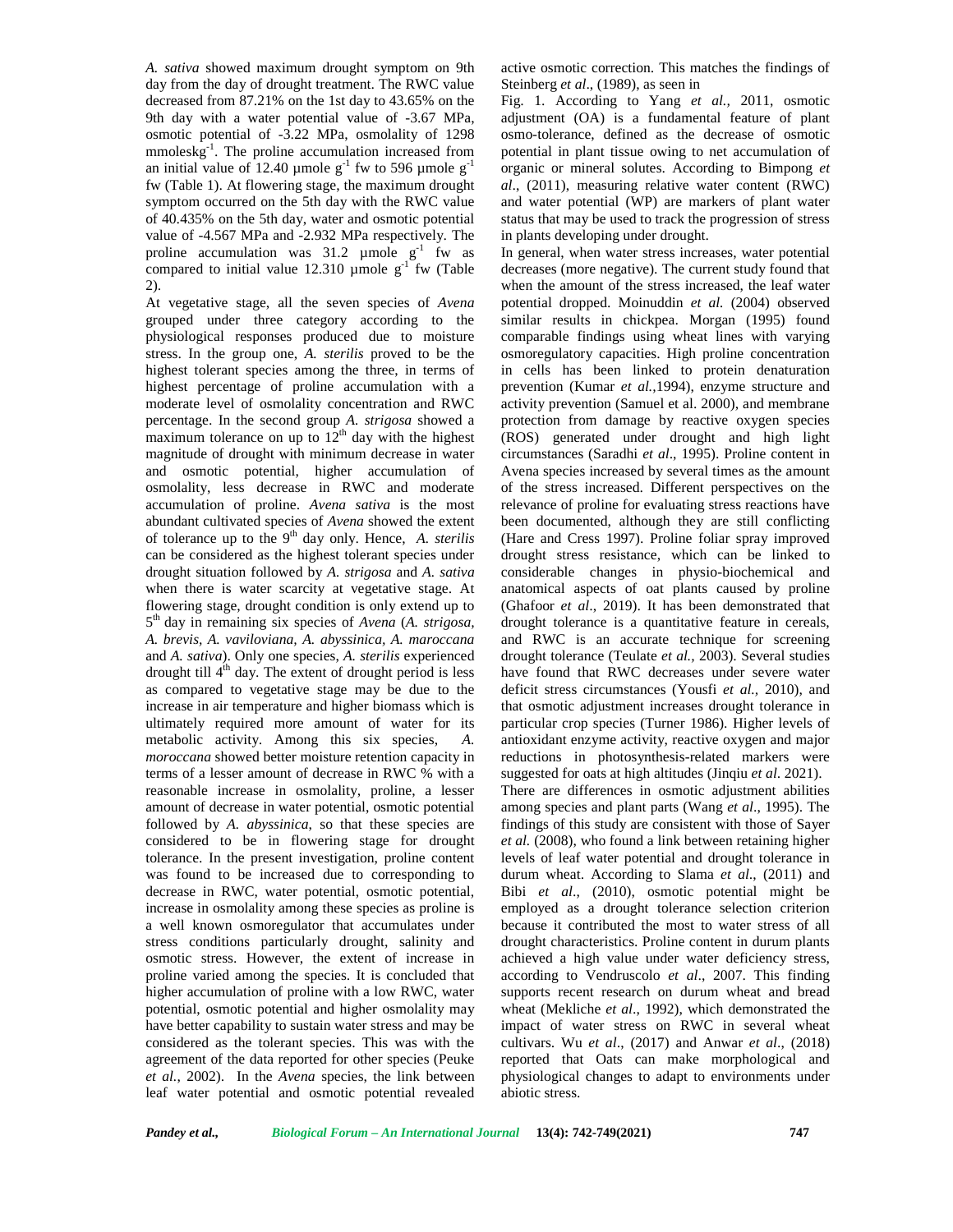## **CONCLUSION**

Climate change is a current problem, and researchers are working to understand its influence on crop development and production, as well as to discover appropriate management solutions to maintain crop productivity in the face of climate change scenarios. Water stress is damaging to crop growth, and losses are variable during different phenophases, according to our research (vegetative and flowering stage). *Avena maroccana* had the best moisture retention ability among the seven *Avena* species, with a lower RWC percent, a modest rise in osmolality, proline, smaller drop in water potential, and osmotic potential, followed by *Avena abyssinica*. As a result, a comprehensive programme to measure the impacts of water stress on crop yield in various agro-ecologies and agri production situations is becoming more necessary.

**Acknowledgements.** Authors are grateful to the Head of Crop Improvement Division and Director of the Institute for providing necessary research facilities for this study.

#### **REFERENCES**

- Anjum, S. A., X. Y. Xie, L. C. Wang, M. F. Saleem, C. Man and W. Lel. (2011). Morphological, physiological and biochemical response of plant to drought stress. *African Journal of Agricultural Research, 6*(9): 2026-2032.
- Anwar, A., She, M., Wang, K., Riaz, B., and Ye, X. (2018). Biological roles of Ornithine Aminotransferase (OAT) in plant stress tolerance: present progress and future perspectives. *International Journal of Molecular Science 19*:3681.
- Barrs, H. D. and Weatherley, P. E. (1962). A re-examination of the relative turgidity technique for estimating water deficit in leaves. *Australian Journal of Biological Science, 15*: 413-428.
- Bates, L. S., Walbren, R. P. and Teare, T. D. (1973). Rapid determination of free proline water stress studies*. Plant Soil*, *39*: 205-207.
- Bibi, A., H. A. Sadaqat, H. M. Akram and T. M. Khan. (2010). Physiological and agronomic responses of sudangrass to water stress. *Journal of Agricultural Research, 48*(3): 369- 380.
- Bimpong, I. K., R. Serraj, J. H. Chin, E. M. T. Mendoza, J. Hermandez and M. S. Mendioro (2011). Determination of genetic variability for physiological traits related to drought tolerance in African rice (*Oryza glaberrima*). *Journal of Plant Breeding and Crop Science, 3*(4): 60-67.
- Blum, A. (2005). Drought resistance, water-use efficiency and yield potential are they compatible, dissonant or mutual exclusive. *Australian Journal of Agricultural Research, 56*: 1159-1168.
- Boffetta, P., Thies, F., Kris-Etherton, P. (2014). Epidemiological studies of oats consumption and risk of cancer and overall mortality. *Brazilian Journal of Nutrition, 112*: S14–S18.
- Erice, G., S. Louahlia, J. J. Irigoyen, M. Sanchez-Diaz and J. C. Avice. (2010). Biomass partitioning, morphology and water status of four alfalfa genotypes submitted to progressive drought and subsequent recovery. *Journal of Plant Physiology, 167*: 114-120.
- FAO (2013). FAOSTAT database. Agricultural crops: wheat: area harvested/yield. http://faostat.fao.org/
- Frey, K. J. (1985). Genetic resources and their use in oats breeding. [In: Proceedin](http://faostat.fao.org/)gs of the 2nd international oats conference, 15–18 July 1985, Aberystwyth, pp 7–15.
- Ghafoor, R., N.A. Akram., M. Rashid., M, Ashraf., M . Iqbal and Zhang Lixin. (2019). Exogenously applied proline induced changes in key anatomical features and physio- biochemical attributes in water stressed oat (*Avena sativa* L.) plants. *Physiol Mol Biol Plants, 25*(5): 1121–1135.
- Garcia del, Moral., L. F., Y, Rharrabti., D, Villegas and C, Royomm (2003). Evaluation of grain yield and its components in Durum wheat under Mediterranean<br>Conditions: An Ontogenic Approach. Conditions: An *Agronomy Journal, 95*: 266-274.
- Gorash, A., Armoniene, R., Fetch, J. M., Liatukas, Ž. and Danyte, V. (2017). Aspects in oat nutrition quality, nakedness and disease resistance, challenges and perspectives. *Annals of Applied Biology,171* (3): 1–22.
- Hare, P.D. and Cress, W.A. (1997). Metabolic implications of stress induced proline accumulation on plants. *Plant Growth Regulation, 21*: 79-102.
- Hou Q, Li Y, Li L, Cheng G, Sun X, Li S, Tian H . (2015). The metabolic effects of oats intake in patients with type 2 diabetes: a systematic review and meta analysis. *Nutrients, 7*: 10369–10387.
- Ivanov, P. (2006). Trends for the production of oats in the world, the European Union and Bulgeria.Magzine Agronomist, 25–26.
- Jinqiu, Y., Bing, L., Tingting, S., Jinglei, H., Zelai, K., Lu, L., Wenhua, H., Tao, H., Xinyu, H., Zengqing, L., Guowen, C.and Yajun, C. (2021). Integrated physiological and transcriptomic analyses responses to altitude stress in Oat (*Avena sativa* L.). *Frontiers in Genetics 12*: 638-683.
- Kumar, R. C. S. V., Reddy, B. V. D. and Reddy, A. R. (1994). Proline-protein interaction: protection of structural and functional integrity of M4 lactate dehydrogenase. Biochemical and Biophysical Research Communications, 201: 957-963.
- Loskutov, I. and Rines, H. (2011). Avena. In: Kole C (ed) Wild crop relatives: genomic and breeding resources. Springer, Berlin/Heidelberg, pp 109–183.
- Mekliche, A., A. Bouthier and P. Gate. (1992). Analyse comparative des comportements a la secheresse du bleduret du bletendre. In: Tolerance a la Secheresse des Cerealesen Zone Mediterraneenne, Diversite Genetique et Amelioration Varietale, Montpellier (France), 15-17 December 1992. INRA, Paris (Les Colloques, No. 64).
- Moinuddin and Renu Khanna-Chopra (2004). Osmotic adjustment in chickpea in relation to and yield parameters. *Crop Science, 44*: 449-455.
- Morgan, J. M. (1995). Growth and yield of wheat at high soil water deficit in seasons of varying evaporative demand. *Field Crops Research, 40*: 143-152.
- Peuke, A. D., Schraml, C., Hartung, W. and Rennenberg, H.  $(2002)$ . Identification of drought sensitive beech ecotypes by physiological parameters. *New Physiologist, 154*: 373-387.
- Samuel, D., Kumar, T. K., Ganesh, G., Jayaraman, G., Yang, P. W., Chang, M. M., Trivedi, V. D., Wang, S. L., Hwang, K. C., Change, D. K. and Yu, C. (2000). Proline inhibits aggregation during protein refolding. *Protein Science, 9*: 344-352.
- Saradhi, P. P., Arora, S. and Prasad, K. V. S. K. (1995). Proline accumulates in plants exposed to UV radiation and protects them against induced peroxidation.